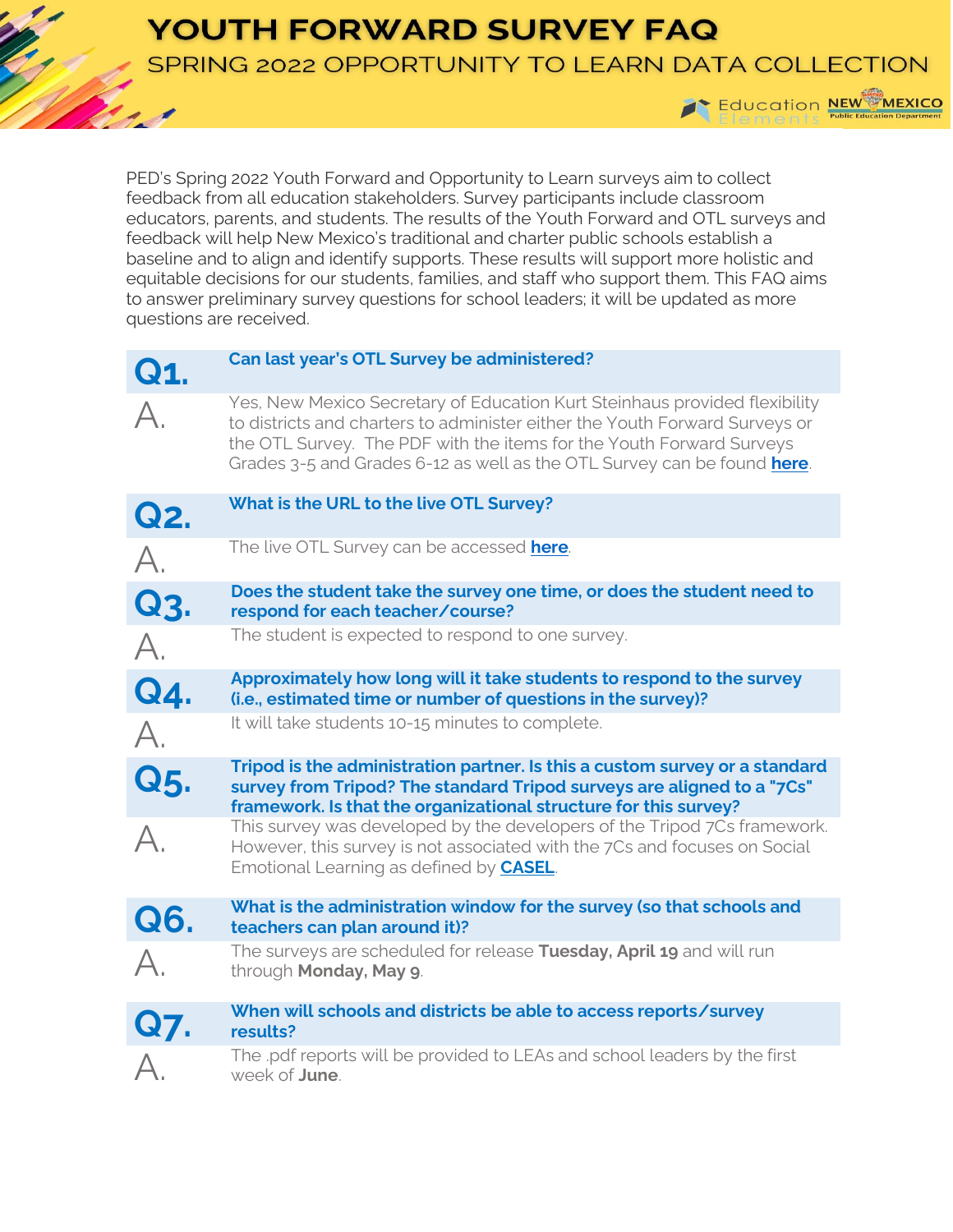## YOUTH FORWARD SURVEY FAQ

SPRING 2022 OPPORTUNITY TO LEARN DATA COLLECTION



| Q8.            | How can we access what questions will be on the Youth Forward or the<br><b>OTL survey?</b>                                                                      |
|----------------|-----------------------------------------------------------------------------------------------------------------------------------------------------------------|
| $\mathsf A$ .  | Here are the links for the <b>Elementary Grades 3-5 SEL Survey, Secondary</b><br>Grades 6-12 SEL Survey, and the OTL Survey.                                    |
| Q9.            | In the past, there were parent surveys for Grades K-2. Will that still be<br>the case?                                                                          |
| А.             | No, parents will not be responding on behalf of their students in Grades K-2.<br>This year's OTL surveys will focus on students in Grades 3-5 and 6-12.         |
| Q10.           | Where can school leaders preview the Teacher and Family Survey<br>questions?                                                                                    |
| $\forall$      | Here are the links for the Teacher Survey and the Family Survey.                                                                                                |
| Q11.           | Is there a separate link for each of the four surveys?                                                                                                          |
| $\mathsf{A}_1$ | Yes. Each participant group will have a separate survey link. This year,<br>survey URLs will not be unique by district, making it a simpler<br>administration.  |
|                | Will there be administration guides for the surveys?                                                                                                            |
| Q12.           |                                                                                                                                                                 |
| А.             | Yes. The administration guides are available here. Additionally, technical<br>survey support is available through the Tripod help desk at<br>help@tripoded.com. |
| Q13.           | Will the district have to roster each teacher and student in the<br>administration platform?                                                                    |
|                | No. Students will just need to be provided with a computer, internet, and<br>access to the URL.                                                                 |
| Q14.           | How will parents/guardians participate in the survey?                                                                                                           |
|                | The family survey can be taken at home by computer or from a smartphone.<br>Schools can arrange for parents to complete the survey on site if desired.          |
| Q15.           | Will PED use this data for school evaluation (high-stakes)?                                                                                                     |